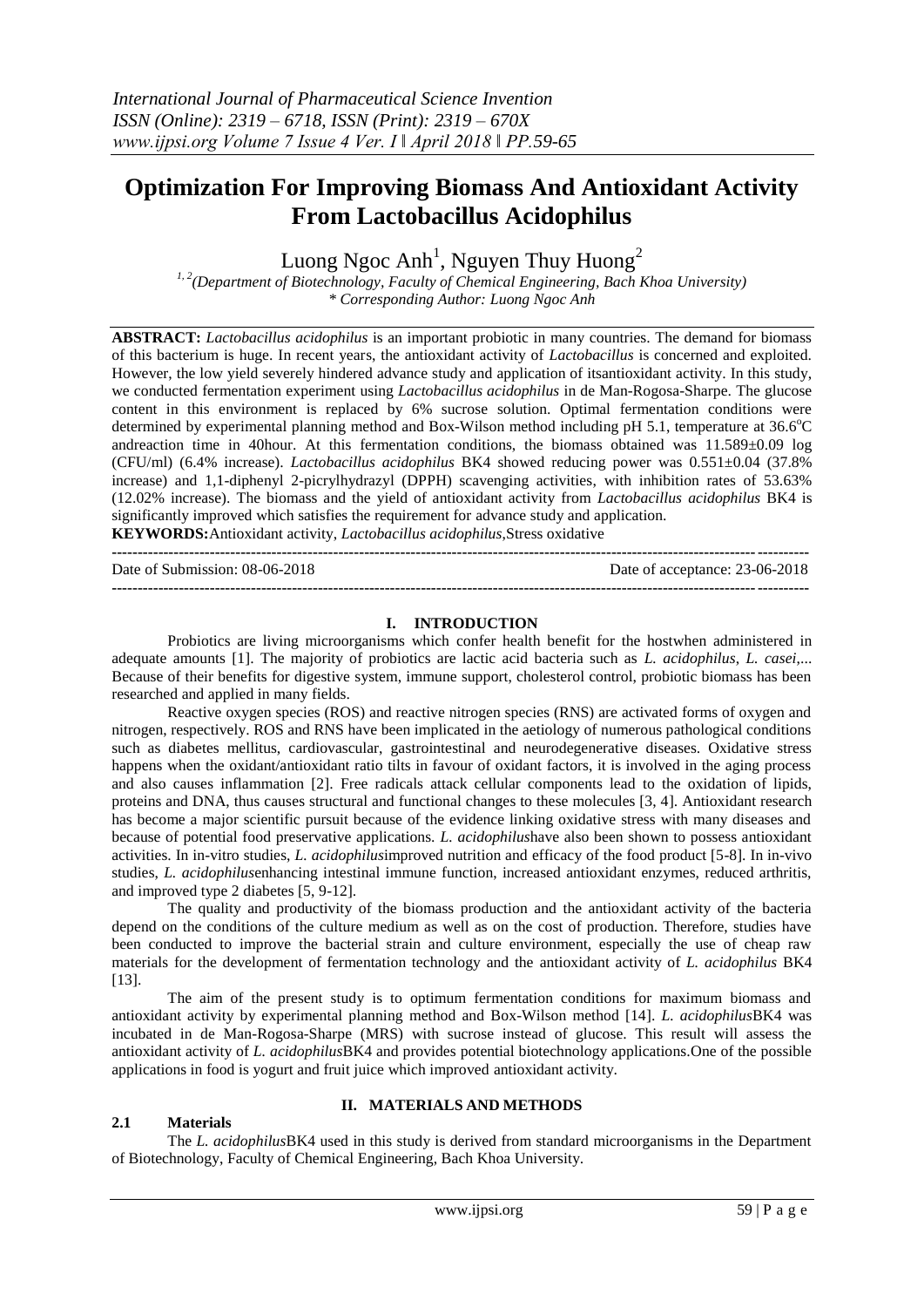The fermented environment MT01 isde Man-Rogosa-Sharpe (MRS) Broth.The fermented environment MT02, MT03 and MT04are similar to MT01, but substituted glucose with6%, 8% and 10%sucrose.All fermented environmentsused for propagation, breeding and surveying *L. acidophilus* BK4.

# **2.2 Methods**

# **2.2.1 Determinationof sucrose concentration**

The experiment was conducted to investigate the effect of sucrose concentration on bacterial biomass and antioxidant activity. The amount 5ml of *L. acidophilus* BK4 was incubated in 45ml MT01,MT02, MT03 and MT04at  $37^{\circ}$ C for 24 hours. The optical density of the solution was measured at 610nm. The antioxidant activity of *L. acidophilus* BK4 was determinated after 24 hours.

# **2.2.2 Determination of antioxidant activity**

# *2.2.2.1 Reducing power*

Total reducing power was determined as described by [15] with some modifications.The amount 5ml of *L. acidophilus* BK4 was incubated in 45ml MT01,MT02, MT03 and MT04at 37<sup>o</sup>C for 24 hours. The solution was then centrifuged 4000rpm for 20 minutes. The amount 2,5ml of the solution in 1ml of ethanol were mixed with 2.5ml of phosphate buffer (0.2M, pH 6.6) and 2.5ml of 1% potassium ferricyanide  $[K_3Fe(CN)_6]$ ; the mixture was then incubated at 50ºC for 20 minutes. 2.5 ml of trichloroacetic acid (10%) was then added to the mixture, which was then centrifuged at 650rpm for 10 minutes. 2.5 ml of supernatant was mixed with 2.5ml of distilled water and 0.5ml FeCl<sub>3</sub> (0.1%), and the absorbance was measured at 700nm.MT01 within *L. acidophilus* BK4has been used as the control sample. Ascorbic acid sigma (μg/ml) has been used as a standard.

# *2.2.2.2 2,2-Diphenyl-2-picrylhydrazyl (DPPH) radical scavenging activity*

The free radical scavenging activity of samples and standard reference compound, ascorbic acid was analyzed by the DPPH assay as described by [16] with minor modification.5ml of *L. acidophilus* BK4 incubated in 45ml MT01,MT02, MT03 and MT04at 37°C for 24 hours. The solution was then centrifuged 13000rpm for 5 minutes. 40μl of the solution mixed with 460μl ethanol 95% and 1.5ml DPPH 0.8mM which was then incubated at 37<sup>o</sup>C for 30 minutes in darken. Ascorbic acid sigma ( $\mu$ g/ml) has been used as a standard. The optical density of the solution was measured at 517nm using CT-2200 Spectroiphotometer. The DPPH radical scavenging activity was calculated from the absorption value by the following equation:

Inhibition(%) =  $\left(\frac{OD_{Control} - OD_{Sample}}{OD}\right) x100(1)$  $\boxed{OD_{Control}}$ 

where OD<sub>Control</sub> is the absorbance of the control sample (MT01 within *L. acidophilus*) and OD<sub>Sample</sub> is the absorbance of test sample.

# **2.2.3 Optimization ofbiomass and the yield of antioxidant activity**

The experimental planning methodology and the Box-Wilson methodology was employed to determin the effect of 3 reaction parameters (pH, temperature, reaction time) on biomass and the yield of antioxidant activity from *L. acidophilus* BK4. Procedures for the construction of the  $2<sup>3</sup>$  orthogonal design matrix, for the mathematical statistical treatments, and for the determination of optimal conditions followed instructions described by Pham Hong Hai (2007) [14]. Regression validation was performed using the Student t-test and the Fisher F-test.

# **2.3 Statistical analysis**

All the data have been expressed as mean  $\pm$  Standard deviation (SD) for n=3. Statistical significance of the data was determined by Student's t-test. The probability of occurrence was selected at p-value  $\leq 0.05$ .

# **III. RESULTS AND DISCUSSION**

# **3.1 Determination of sucrose concentration**

After 60 hour, the growth curve of *L. acidophilus* BK4 in MT02, MT03 and MT04 shows that sucrose affects the growth and development of bacteria. In MT02 and MT03, the growth of *L. acidophilus* BK4 increased gradually as the fermentation started and reached a maximum after 20 hours. The equilibrium phase began 2 hours earlier than in MT01. However, in MT03, the equilibrium phase is short. The degradation phase begins after 30 hours. In MT04, the equilibrium phase is just  $\overline{2}$  hours (from 18<sup>th</sup> hour to 20<sup>th</sup> hour). After that, thebiomass decreases rapidly due to the depletion of nutrients. In absence ofMT02, equilibriumphaseof *L. acidophilus* BK4was highly stable, at least for 60 hours, similar in absence ofMT01 (Figure1).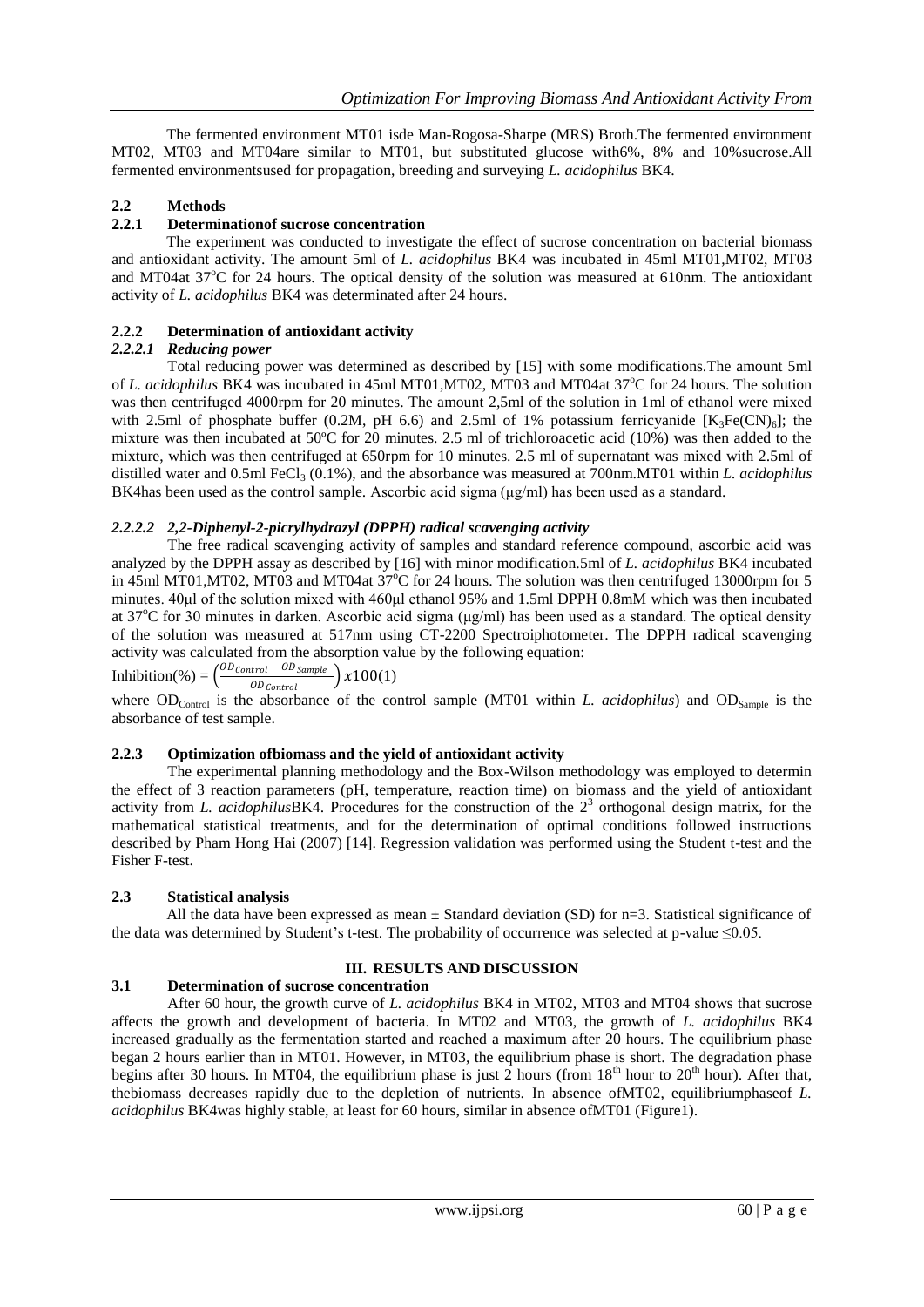

**Figure1:The growth curve of***L. acidophilus* **BK4 in MT01, MT02, MT03 and MT04**

Microorganisms need carbon sources to make skeletal biosynthesis of various substances in the body.According to Ismail et al. (2010), glucose is the best source of carbon for the growth of *L. acidophilus* NRRL-4495 [17]. For*L. acidophilus* BK4, the growth rate in glucose is similar in sucroseat a concentration of 6%. After 24 hours,the maximum biomass was 10.89 log(CFU/ml) in MT01 and 11.43 log (CFU/ml) in MT02. For *L. acidophilus* BK4, sucrose is a suitable source of carbon for growth, which can be used as a substitute for glucose in production. When using sucrose instead of glucose at different concentrations, the antioxidant activity of the bacteria also changes. After 24 hours, the antioxidant activities of *L. acidophilus* BK4 in 6%, 8% and10% of sucrose solutions are shown in Table 1.

| Tabic1,The andoxidant activity only actual physical DIX-T and I 2-Thours |                            |                                                       |                    |  |  |  |  |  |
|--------------------------------------------------------------------------|----------------------------|-------------------------------------------------------|--------------------|--|--|--|--|--|
| <b>Samples</b>                                                           | Reducing power $OD_{700}$  | <b>DPPH</b> radical scavenging activity( $OD_{517}$ ) | Inhibition $(\% )$ |  |  |  |  |  |
| MT02 (6% sucrose)                                                        | $0.49 \pm 0.02^{\text{a}}$ | $1.22 \pm 0.03^{\text{a}}$                            | 50.81              |  |  |  |  |  |
| MT03(8% sucrose)                                                         | $0.56 \pm 0.03^b$          | $1.17 \pm 0.03^b$                                     | 52.82              |  |  |  |  |  |
| $MT04(10\%$ sucrose)                                                     | $0.39 \pm 0.03^{\circ}$    | $1.36 \pm 0.05^{\circ}$                               | 45.16              |  |  |  |  |  |
| $MT01$ (glucose)                                                         | $0.40 \pm 0.02^{\text{a}}$ | $1.20+0.03^a$                                         | 51.61              |  |  |  |  |  |
| Ascorbic acid                                                            | $0.92 + 0.03$              | $0.18 \pm 0.02$                                       | 92.74              |  |  |  |  |  |
| The control sample                                                       | $0.07 \pm 0.02$            | $2.48 \pm 0.02$                                       |                    |  |  |  |  |  |

**Table1:The antioxidant activity of***L. acidophilus* **BK4 after 24 hours**

*All the points represent Mean ± SD of triplicate samples.abc The probability of occurrence was selected at pvalue ≤ 0.05.*

After 24 hours fermentation period,the measurement of reducing power and radical scavenging activity showedthat *L. acidophilus* BK4 has the ability to produce antioxidants in all determinated environments. The DPPH removal capacity was inhibition over 50%. The highest development of reducing power and DPPH scavenging activity was observed with the *L. acidophilus* BK4in MT03. The reducing power was  $0.56 \pm 0.03$ and the DPPH scavenging activity was  $1.17 \pm 0.03$  (52.82%inhibition). The least activity was shown by *L.acidophilus* in MT04. The reducing power was  $0.39 \pm 0.03$  and the DPPH scavenging activity was  $1.36 \pm 0.05$ (45.16%inhibition)(Table 1). The antioxidant activity of *L. acidophilus* BK4 in MT03 was higher than MT02 at p-value ≤ 0.05. In a similar assay, ascorbic acid as standard reference compound scavenges up to 92.74%.However, the biomass was highest in MT02 and the equilibrium phase was stable for 60 hours.This is the first priority of the study.The MT02solution with the highest biomass were selected for further studies.

# **3.2 Optimization of biomass**( $Y_1$ )<br>**3.2.1** Construction of the design m

# **3.2.1 Construction of the design matrix**

Based on our prior experiments, 3 reaction parameters, including pH  $(Z_1)$ , temperature  $(Z_2)$ , reaction time (Z<sub>3</sub>) were chosen as independent variables for the design of experiments (Table 2) because of their observed effects on the outcome of the process. The target function  $(Y_1)$  is the optical density  $OD_{610}$ corresponding to the bacterial density (log (CFU/ml)).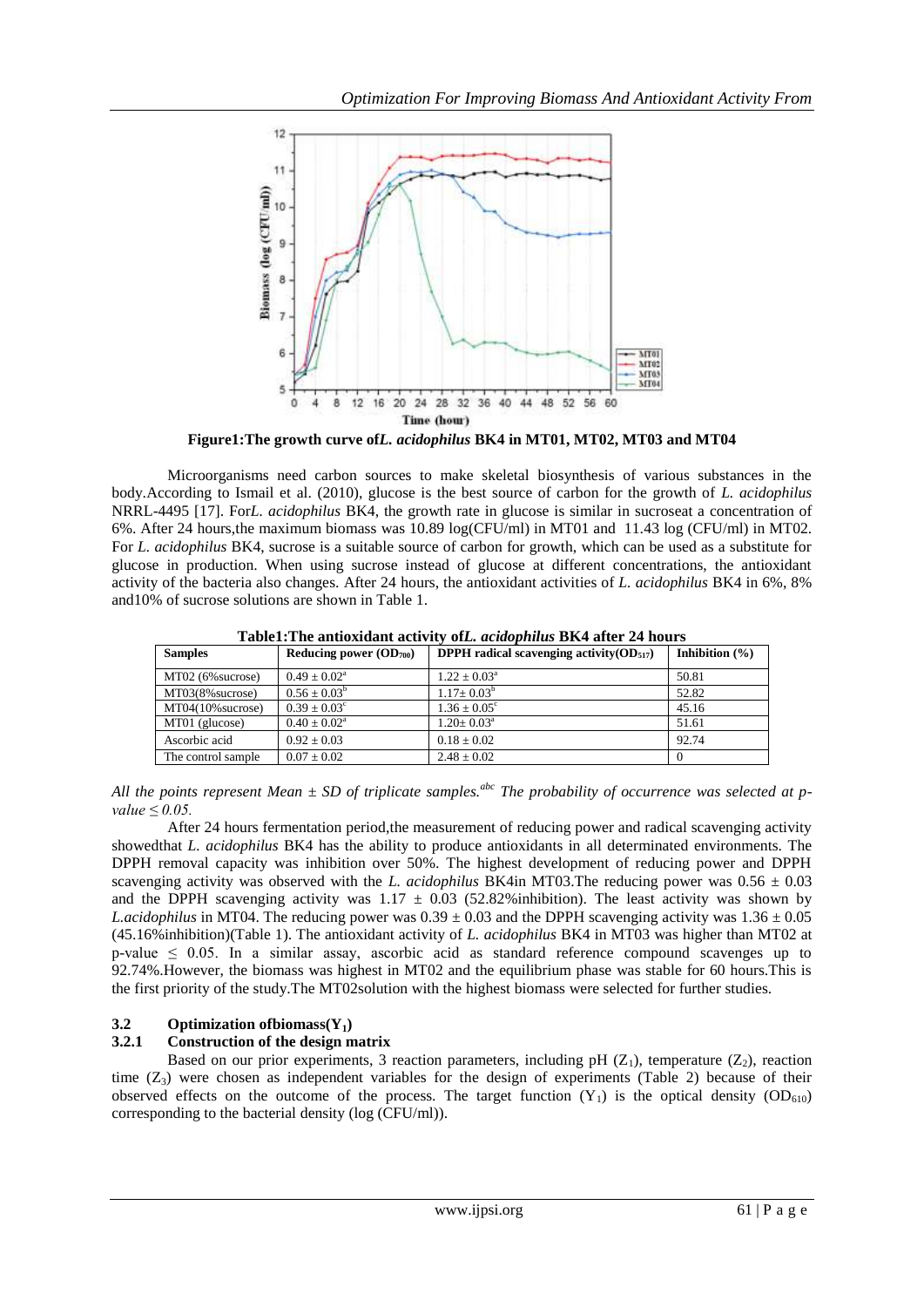| <b>Variables</b> | <b>Coded levels</b> |     |     | Variable range $\Delta_i$ |
|------------------|---------------------|-----|-----|---------------------------|
|                  |                     |     |     |                           |
| $Z_1$ (pH)       |                     | 5.5 | 6.5 |                           |
| $\rm Z_2$ (°     |                     |     | 43  |                           |
| $Z_3$ (hour)     |                     | 30  |     |                           |

**Table 2: Real values of the independent variables at their corresponding levels in the design**

The experimental planning was described by a equation as followings:

 $Y = b_0 + b_1X_1 + b_2X_2 + b_3X_3 + b_{12}X_1X_2 + b_{13}X_1X_3 + b_{23}X_2X_3 + b_{12}X_1X_2X_3(2)$ 

Three replicates of experiments at center point were performed.Because the design matrix is orthogonal, the coefficients bj and their variances  $S_{bi}$  can be directly estimated according to Equation (3) and (4).

$$
b_0 = \frac{\sum_{i=1}^{N} Y_i}{N} ; b_{ik} = \frac{\sum_{i=1}^{N} (X_i X_k) Y_i}{N}; \qquad b_i = \frac{\sum_{i=1}^{N} X_{ij} Y_i}{N}; \quad b_{123} = \frac{\sum_{i=1}^{N} (X_1 X_2 X_3) i Y_i}{N} (3)
$$
  

$$
S_{bi} = \frac{S_{th}}{\sqrt{N}}
$$
 (4)

#### **Table3: The design matrix of bacterial density**  $(Y_1)$

| $N^{\rm o}$    | Variables           |                                    |                       | <b>Coded levels</b> |                |                | The biomass        |
|----------------|---------------------|------------------------------------|-----------------------|---------------------|----------------|----------------|--------------------|
|                | $\mathbf{Z}_1$ (pH) | $\mathbf{Z}_2(^{\circ}\mathbf{C})$ | $\mathbf{Z}_3$ (hour) | $\mathbf{X}_1$      | $\mathbf{X}_2$ | $\mathbf{X}_3$ | $Y_1(log(CFU/ml))$ |
|                | 4.5                 | 31                                 | 20                    | $-1$                | $-1$           | $-1$           | 11.079             |
| $\overline{2}$ | 6.5                 | 31                                 | 20                    | $^{+1}$             | $-1$           | $-1$           | 10.835             |
| 3              | 4.5                 | 43                                 | 20                    | $-1$                | $+1$           | $-1$           | 11.397             |
| $\overline{4}$ | 6.5                 | 43                                 | 20                    | $^{+1}$             | $+1$           | $-1$           | 11.405             |
| 5              | 4.5                 | 31                                 | 40                    | $-1$                | $-1$           | $+1$           | 11.489             |
| 6              | 6.5                 | 31                                 | 40                    | $+1$                | $-1$           | $+1$           | 11.452             |
| $\tau$         | 4.5                 | 43                                 | 40                    | $-1$                | $+1$           | $+1$           | 11.513             |
| 8              | 6.5                 | 43                                 | 40                    | $+1$                | $+1$           | $+1$           | 11.435             |
| 9              | 5.5                 | 37                                 | 30                    | $\Omega$            | $\Omega$       | $\Omega$       | 11.563             |
| 10             | 5.5                 | 37                                 | 30                    | $\Omega$            | $\Omega$       | $\Omega$       | 11.481             |
| 11             | 5.5                 | 37                                 | 30                    | $\Omega$            | $\Omega$       | $\mathbf{0}$   | 11.529             |

The design matrix of bacterial density  $(Y_1)$ shown in Table 3. The estimated variances of the regression coefficients:  $b_0$  = 11.326;  $b_1$  = -0.044;  $b_2$  = 0.112;  $b_3$  = 0.147;  $b_1$ <sub>2</sub> = 0.026;  $b_{13}$  = 0.015;  $b_{23}$  = -0.110;  $b_{123}$  = -0.037. We have  $S_{bi}= 0.015$ . The t-values for the regression coefficients: $t_0 = 777.542$ ;  $t_1 = 3.012$ ;  $t_2 = 7.681$ ; $t_3 = 10.066$ ; $t_{12} =$ 1.811;  $t_{13}= 1.038$ ; $t_{23}= 7.560$ ;  $t_{123}= 2.514$ ;  $t_{0.05}= 4.303$ . The values of  $t_0$ ,  $t_2$ , $t_3$ , $t_2$ <sub>3</sub>were higher than the tabulated value  $t_p(f) = t_{0.05}(2) = 4.303$ , indicating that the regression coefficients in Equation (5) were significant. The experimental planning was described by the equation as followings:  $Y_1=11.326+0.112X_2+0.147X_3-0.110X_2X_3(5)$ 

We have  $S^2_{\text{du}} = 0.0116$ . F-value of 19.25, which is lower than the tabulated value  $F_{(1-p)(f1,f2)} = F_{(0.05)(4,2)} =$ 6.82, indicating that the mathematical model was well fitted to the experimental data.

From Equation (5), the growth rate of bacterial cells is proportional to the temperature and reaction time. Temperature affects bacteria when it affects the biochemical reactions and activity of the enzyme in the cell. The pH of the medium affects the metabolism of the cell membrane. Temperature and pH too low or too high will inhibit the growth of bacteria. As the temperature increases, the fermentation time must be reduced to ensure sufficient nutrient supply for the growth of bacteria.As the yield of antioxidant activity from *L. acidophilus*BK4 is also the goal, Equation (5) was used for the optimization of the process.

#### **3.2.2 Determination of the optimal conditions**

Determination of the optimal conditions by the Box-Wilson method, equation of movement steps (Table 4) as followings:

$$
\delta_i = \delta_{cs} \frac{b_i \Delta_i}{b_{cs} \Delta_{cs}} \quad (6)
$$

|  | Table 4: Movement steps $\delta_i$ of biomass target $(Y_1)$ |
|--|--------------------------------------------------------------|
|  | $\mathbf{V}$                                                 |

| <b>Parameters</b>                     | <b>Variables</b>    |                                    |                       |  |  |
|---------------------------------------|---------------------|------------------------------------|-----------------------|--|--|
|                                       | $\mathbf{Z}_1$ (pH) | $\mathbf{Z}_2(^{\circ}\mathbf{C})$ | $\mathbf{Z}_3$ (hour) |  |  |
| Center point                          | 5.5                 | 37                                 | 30                    |  |  |
| Variable range $\Delta_i$             |                     | n                                  | 10                    |  |  |
| Regression coefficientsb <sub>i</sub> | $-0.044$            | 0.112                              | 0.147                 |  |  |
| Movement steps $\delta_i$             | $-0.15$             | 2.29                               |                       |  |  |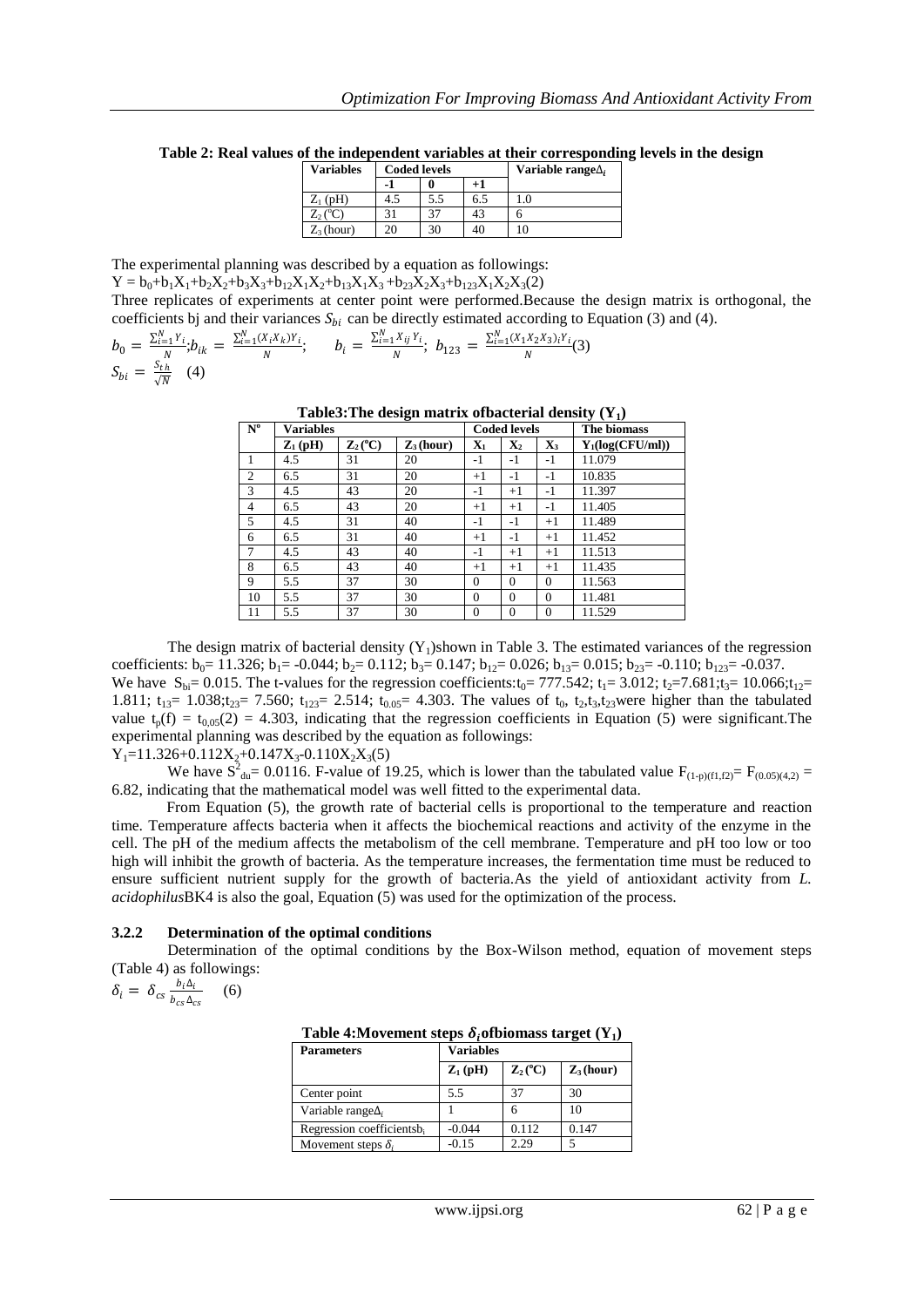|                           | THERE IS THE DUAL TENSOR INCLUDE IN DIVIDENS BULGUE (1) |                                    |             |                   |                             |  |  |  |  |
|---------------------------|---------------------------------------------------------|------------------------------------|-------------|-------------------|-----------------------------|--|--|--|--|
| $\mathbf{N}^{\mathbf{o}}$ | Variables                                               |                                    |             | The biomass       | <b>Antioxidant activity</b> |  |  |  |  |
|                           | $\mathbf{Z}_1(\mathbf{pH})$                             | $\mathbf{Z}_2(^{\circ}\mathbf{C})$ | $Z_3(hour)$ | $Y_1(log(CFU/ml)$ | $Y_2(OD_{700})$             |  |  |  |  |
| 12                        | 5.5                                                     | 37                                 | 30          | 11.469            |                             |  |  |  |  |
| 13                        | 5.3                                                     | 39                                 | 35          | 11.572            | 0.409                       |  |  |  |  |
| 14                        | 5.1                                                     | 41                                 | 40          | 11.416            |                             |  |  |  |  |
| 15                        | 4.9                                                     | 43                                 | 45          | 11.373            |                             |  |  |  |  |

**Table 5:The Box-Wilson method in biomass target (Y1)**

In Table 5, the optimal fermentation conditions were determined including  $H = 5.3$ ; T = 39<sup>o</sup>C and  $\tau$ 35h. The  $13<sup>th</sup>$  experiment using these parameters gave 11.572 log (CFU/ml) biomass and 0.409 reducing power. The reducing powerwas not the highest. Subsequent experiments were conducted to the optimization of the process for the antioxidant activity.

# **3.3 Optimization of antioxidant activity(** $Y_2$ **) 3.3.1** Construction of the design matrix

#### **3.3.1 Construction of the design matrix**

Based on our prior experiments, 3 reaction parameters, including pH  $(Z_1)$ , temperature  $(Z_2)$ , reaction time  $(Z_3)$  were chosen as independent variables for the design of experiments (Table 2) because of their observed effects on the outcome of the process. The target function  $(Y_2)$  is the optical density (OD<sub>700</sub>) corresponding to the the yield of antioxidant activity from *L. acidophilus*BK4.

| $N^{\rm o}$    | <b>Variables</b> |                                    |                       | <b>Coded levels</b> |                |                | <b>Antioxidant activity</b> |
|----------------|------------------|------------------------------------|-----------------------|---------------------|----------------|----------------|-----------------------------|
|                | $Z_1$ (pH)       | $\mathbf{Z}_2(^{\circ}\mathbf{C})$ | $\mathbf{Z}_3$ (hour) | $\mathbf{X}_1$      | $\mathbf{X}_2$ | $\mathbf{X}_3$ | $Y_2(OD_{700})$             |
|                | 4.5              | 31                                 | 20                    | $-1$                | $-1$           | $-1$           | 0.315                       |
| $\overline{2}$ | 6.5              | 31                                 | 20                    | $+1$                | $-1$           | $-1$           | 0.281                       |
| 3              | 4.5              | 43                                 | 20                    | $-1$                | $+1$           | $-1$           | 0.298                       |
| $\overline{4}$ | 6.5              | 43                                 | 20                    | $+1$                | $+1$           | $-1$           | 0.245                       |
| 5              | 4.5              | 31                                 | 40                    | $-1$                | $-1$           | $+1$           | 0.441                       |
| 6              | 6.5              | 31                                 | 40                    | $+1$                | $-1$           | $+1$           | 0.379                       |
|                | 4.5              | 43                                 | 40                    | $-1$                | $+1$           | $+1$           | 0.447                       |
| 8              | 6.5              | 43                                 | 40                    | $+1$                | $^{+1}$        | $+1$           | 0.396                       |
| 9              | 5.5              | 37                                 | 30                    | $\Omega$            | $\Omega$       | $\Omega$       | 0.459                       |
| 10             | 5.5              | 37                                 | 30                    | $\theta$            | $\theta$       | $\Omega$       | 0.474                       |
| 11             | 5.5              | 37                                 | 30                    | $\Omega$            | $\overline{0}$ | $\Omega$       | 0.465                       |

**Table6: The design matrix of antioxidant activity**  $(Y_2)$ 

The design matrix of antioxidant activity  $(Y_2)$ shown in Table 6. From estimated according to Equation (3) and (4), the variances of the regression coefficients:  $b_0 = 0.350$ ;  $b_1 = -0.025$ ;  $b_2 = -0.004$ ;  $b_3 = 0.066$ ;  $b_{12} = -0.025$ ; 0.001;  $b_{13}$  = -0.003;  $b_{23}$  = 0.01;  $b_{123}$  = 0.004. We have  $S_{bi}$  = 0.0027. The t-values for the regression coefficients:  $t_0$  = 131.216;  $t_1 = 9.366$ ;  $t_2 = 1.405$ ; $t_3 = 24.539$ ; $t_{12} = 0.375$ ; $t_{13} = 1.218$ ; $t_{23} = 3.559$ ;  $t_{123} = 1.405$ ;  $t_{0.05} = 4.303$ . The values of  $t_0$ ,  $t_1$ , $t_3$  were higher than the tabulated value  $t_p(f) = t_{0.05}(2) = 4.303$ , indicating that the regression coefficients in Equation (7) were significant.The experimental planning was described by a equation as followings:  $Y_2 = 0.35 - 0.025X_1 + 0.066X_3(7)$ 

We have  $S_{\text{du}}^2 = 1.042.10^{-3}$ . F-value of 19.16, which is lower than the tabulated value  $F_{(1-p)(f1,f2)} = F_{(0.05)(5,2)}$ = 18.28, indicating that the mathematical model was well fitted to the experimental data.From Equation (7), the regression equation demonstrating the antioxidant activity by *L. acidophilus* BK4 was dependent on pH and reaction time. pH of environmental affect the growth and membrane transport of cells. As the time increases, antioxidants have time to disperse into the environment.

#### **3.3.2 Determination of the optimal conditions**

Determination of the optimal conditions by the Box-Wilson method, from estimated according to Equation (6), theequation of movement steps shown in Table 7.

| <b>Parameters</b>                      | <b>Variables</b>    |                                    |                       |  |  |
|----------------------------------------|---------------------|------------------------------------|-----------------------|--|--|
|                                        | $\mathbf{Z}_1$ (pH) | $\mathbf{Z}_2(^{\circ}\mathbf{C})$ | $\mathbf{Z}_3$ (hour) |  |  |
| Center point                           | 5.5                 | 37                                 | 30                    |  |  |
| Variable range $\Delta_i$              |                     |                                    |                       |  |  |
| Regression coefficients b <sub>i</sub> | $-0.025$            | $-0.004$                           | 0.066                 |  |  |
| Movement steps $\delta_i$              | $-0.19$             | -0.17                              |                       |  |  |

**Table 7:** Movement steps  $\delta_i$  of antioxidant activity target  $(Y_2)$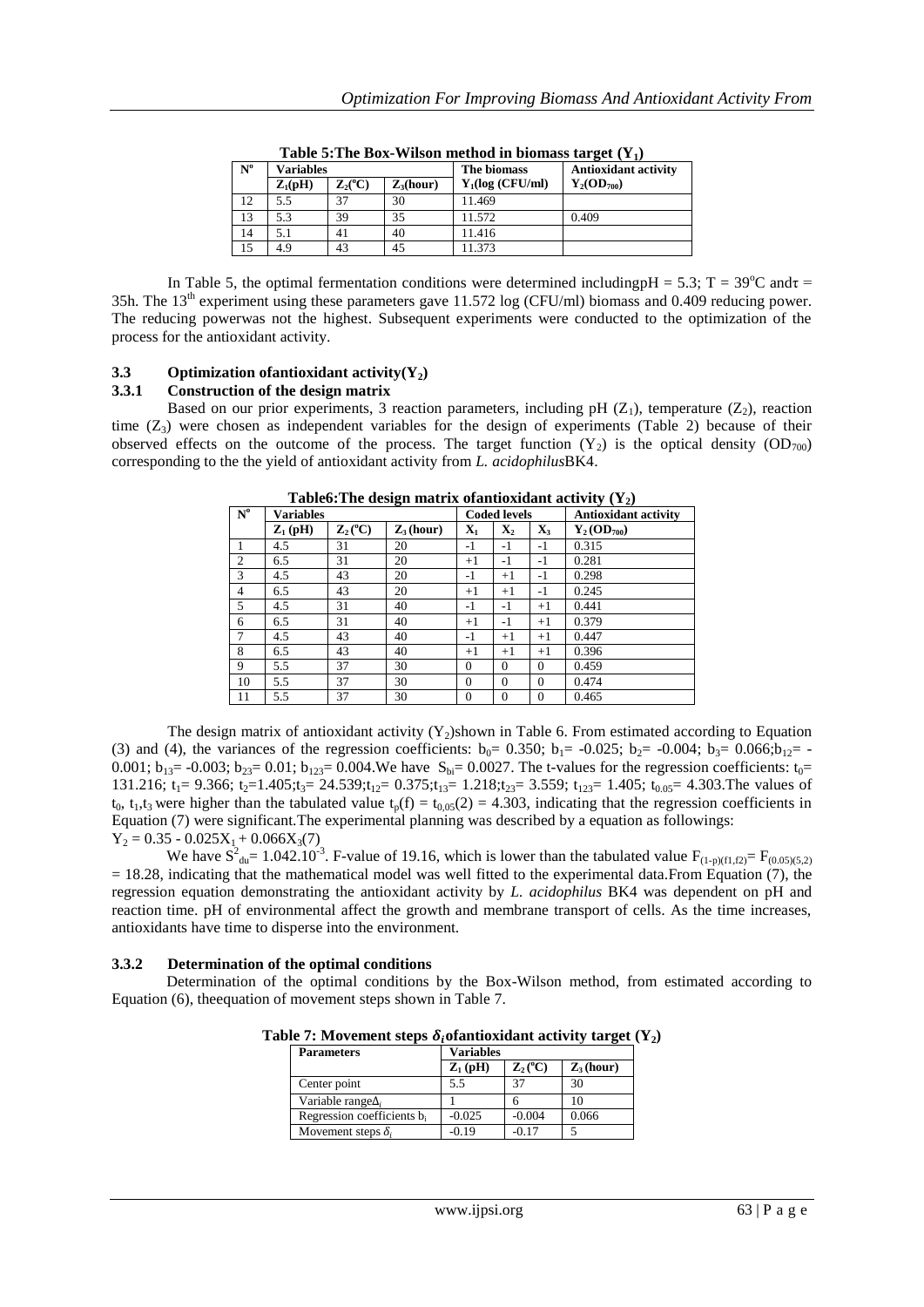| $N^{\rm o}$ | <b>Variables</b>    |                |             | <b>Antioxidant activity</b> | The biomass       |
|-------------|---------------------|----------------|-------------|-----------------------------|-------------------|
|             | $\mathbf{Z}_1$ (pH) | $\rm Z_2(^oC)$ | $Z_3(hour)$ | $Y_2(OD_{700})$             | $Y_1(log(CFU/ml)$ |
| 12          | 5.5                 | 37             | 30          | 0.452                       |                   |
| 13          | 5.3                 | 36.8           | 35          | 0.497                       |                   |
| 14          | 5.1                 | 36.6           | 40          | 0.553                       | 11.581            |
| 15          | 4.9                 | 36.4           | 45          | 0.483                       |                   |
| 16          | 4.5                 | 36.2           | 50          | 0.478                       |                   |

**Table 8: The Box-Wilson method in antioxidant activity target**  $(Y_2)$ 

In Table 8, the optimal fermentation conditions were determined including H = 5.1; T = 36.6<sup>o</sup>C and  $\tau$  $=$  40h. The 14<sup>th</sup>experiment using these parameters gave 0.553 reducing powerand 11.581 log (CFU/ml) biomass. The biomasswas the highest.An experiment performed using these parameters gave 11.589± 0.09log (CFU/ml) biomass,0.551± 0.04reducing power and 1.15 DPPH scavenging activities (53.63%inhibition),which was close to the optimal value.The biomass6.4% increase, the reducing power 37.8% increase and the DPPH scavenging activities 12.02% increase as compared with control experiment (MT01).After determination of optimal fermentation conditions by experimental planning method and Box-Wilson method, the biomass and the yield of antioxidant activity from *L. acidophilus* BK4 is significantly improved.

#### **IV. CONCLUSION**

The antioxidant activity of *L. acidophilus* BK4 is investigated by two different free radicals scavenging capacities combined with reducing power analysis.The application of 6% sucrose solutionin combination with the application of the experimental planning method and the Box-Wilson method substantially improved biomass andantioxidant activity yield. The biomass 6.4% increase, the reducing power 37.8% increase and the DPPH scavenging activities 12.02% increase as compared with control experiment.

#### **ACKNOWLEDGEMENTS**

This research is funded by Bach Khoa University-VNU-HCM, under grant numbers TNCS-KTHH-2017-12.

#### **REFERENCES**

- [1]. R.Mennigen, and M. Bruewer, Effect of probiotics on intestinal barrier function, Annals of the New York Academy of Sciences, 1165(1), 2009, 183-189.
- [2]. I.S. Young, and J.V. Woodside, Antioxidants in health and disease, Journal of clinical pathology, 54(3), 2001, 176- 186.
- [3]. C.M. Benbrook, Elevating antioxydant levels in food through organic farming and food processing, Organic Center, 2005.
- [4]. B.N.P. Sah, T. Vasiljevic, S. Mckechnie, and O.N. Donkor, Identification of anticancer peptides from bovine milk proteins and their potential roles in management of cancer: a critical review, Comprehensive Reviews in Food Science and Food Safety, 14(2), 2015, 123-138.
- [5]. T.Y.Wu, C.C. Tsai, Y.T. Hwang, and T.H. Chiu, Effect of antioxydant activity and aunctional properties of chingshey purple sweet potato fermented milk by L. acidophilus, L. delbrueckii subsp. lactis, and L. gasseri strains, [Journal Food Sciences,7](https://www.ncbi.nlm.nih.gov/pubmed/22182227)7(1), 2012, M2-8.
- [6]. E. Zubaidah, N. Aldina, and F.C. Nisa,Study on antioxydant activity of fermented rice bran and skim milk by probiotic lactic acid bacteria (L. plantarum J2 and L. casei), Jurnal Teknologi Pertanian, 11(1),2010, 11-17.
- [7]. Z.E. Mousavi, S.M. Mousavi, S.H. Razavi, M. Hadinejad, Z.Emam-Djomeh, and M.Mirzapour,Effect of fermentation of pomegranate juice by L. plantarum and L. acidophilus on the antioxydant activity and metabolism of sugars, organic acids and phenolic compounds,Food biotechnology, 27(1), 2013, 1-13.
- [8]. R. Chen, W. Chen, H. Chen, G. Zhang, and W. Chen, Comparative evaluation of the antioxidant capacities, organic acids, and volatiles of papaya juices fermented by L. acidophilus and L. plantarum, Journal of Food Quality, 2018.
- [9]. L. Jianmin, C. Li, and H.Sihai, Effect of L. acidophilus 1.1878 on IgA content in the intestinal mucous and antioxidant capacity of broiler chicks[, Animal Husbandry and Feed Science, 9\(4\), 2017,](http://www.cnki.com.cn/Journal/D-D5-AHFS-2017-04.htm) 213-215.
- [10]. P.V.Padghan, B. Mann, and R.Sharma, In-vivo studies of antioxidant activity of fermented milk (Lassi) by L. acidophilus and standard dahi culture, Journal of Pharmacognosy and Phytochemistry, 7(2), 2018, 25-30.
- [11]. V. Deepak, S. Ram Kumar Pandian, S.D. Sivasubramaniam, H.Nellaiah, and K. Sundar, Optimization of anticancer exopolysaccharide production from probiotic L. acidophilus by response surface methodology, Preparative Biochemistry and Biotechnology, 46(3), 2016, 288-297.
- [12]. H.S. Ejtahed, J. Mohtadi-Nia, A. Homayouni-Rad, M. Niafar, M. Asghari-Jafarabadi, and V.Mofid, Probiotic yogurt improves antioxidant status in type 2 diabetic patients, Nutrition, 28(5),2012, 539-543.
- [13]. Q. Liu, X. Huang, D. Yang, T. Si, S. Pan, and F.Yang,Yield improvement of exopolysaccharides by screening of the L. acidophilus atcc and optimization of the fermentation and extraction conditions, EXCLI journal, 15, 2016. 119- 133.
- [14]. Pham Hong Hai, and Ngo Kim Chi,The data analysis and planning of experiments in chemical research, Natural Science and Technology Publishing House, Hanoi, 2007, 89-104 (in Vietnamese).
- [15]. L.W. Chang, W.J. Yen, S.C. Huang, and P.D.Duh, Antioxidant activity of sesame coat, Food chemistry, 78(3), 2002, 347-354.